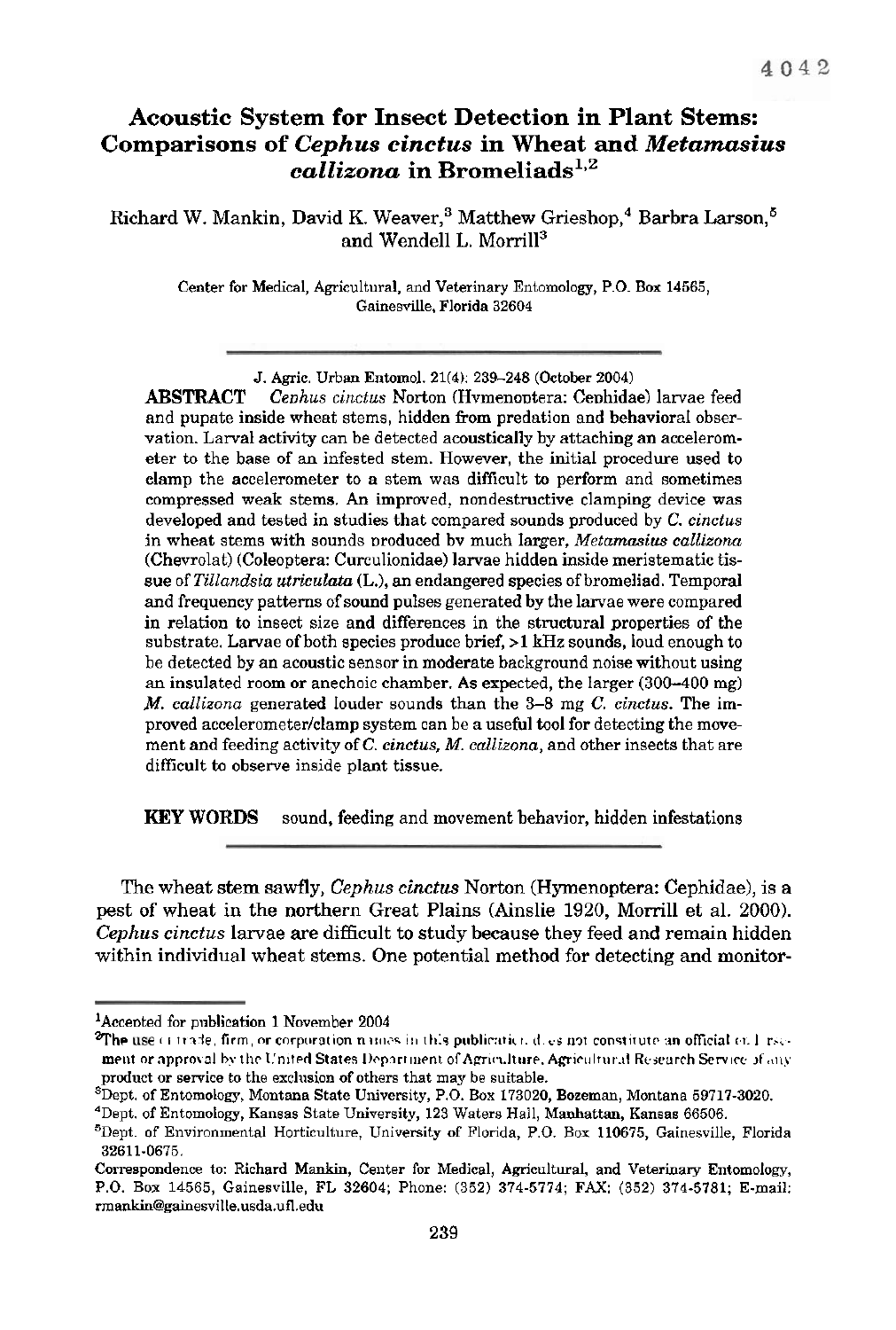ing larval activity in the laboratory involves the use of acoustic sensors, a variety of which have been used to detect cryptically feeding pests. Piezoelectric microphones have been used in several studies (e.g., Vick et al. 1988, Mankin et al. 1999) to detect and monitor activity of stored product insects in grain. Ultrasonic sensors have been used to monitor insects in grain (Shade et al. 1990, Pittendrigh et al. 1997) and wood (e.g., Lemaster et al. 1997. Scheffrahn et al. 1997). Standard microphones with resonant-cavity interfaces have been used to detect and monitor insects in fruit (Webb et al. 1988). Phonograph needles (e.g., Stewart 1997) and accelerometers (Mankin et al. 2000a) have been used to detect and monitor insect activity on or inside plants. The successes of these techniques depended in part on the suitability of the interface between the sensor and the substrate containing the insect.

An initial test of whether an accelerometer system could be used to detect **C.**   $cinctus$  activity was successful (Mankin et al. 2000a), but it revealed some practical difficulties with the interface between the accelerometer and the wheat stem. To detect vibrations reliably, the accelerometer must be firmly attached or clamped to the substrate (Anonymous 1989). The screw-plate clamp used in the initial C. cinctus studies could be firmly attached to the wheat stem, hut it was difficult to judge the number of turns that exceeded the stem load capability (Niklas & Spatz 1999). This proved problematic, as one of the goals of the study was to avoid damage and enable long-term studies on activity in individual stems. Additionally, it was difficult to attach the plate low enough on the stem to avoid it bendina under the unbalanced weight of the accelerometer. If the stem did bend, it generated clicks that were difficult to distinguish from larval activity (Mankin et al. 2000a). This report describes an improved technique for detecting  $C.$  cinctus larval behavior inside wheat stems and compares sounds produced by these small, **3-8** mg larvae with sounds produced by larger, 300-400 mg Metamasius callizona (Chevrolat) (Coleoptera: Curculionidae) larvae. M. callizona is a recently introduced pest in Florida. The larvae burrow into and destroy the meristemmatic tissue of bromeliads (Frank & Thomas 1991,1994, Frank 1997). The adults feed on the leaves (Frank & Thomas 1994). Like **C.** cinctus. M. callizona larvae are difficult to detect and study because of their cryptic behavior.

#### Materials and Methods

Insects and infestation **procedures.** In an initial test of feasibility, small pots of 'McNeal' spring wheat, Triticum aestivum L., were infested with C. cinctus larvae by placing the pots into a greenhouse oviposition cage and releasing mated females. The wheat was fully headed when acoustic recordings (see below) were made 3 wks later. A single, recording of at least 120 sec was obtained from each stem. A second test was conducted with younger, 8-21-d-old larvae to consider the potential of the system to conduct long-term monitoring of behavioral activity. The infestation procedure was the same as in the initial test except for 2 stems within which an egg was deposited by hand. Recordings were made from these stems and 13 others that had been exposed in the oviposition cage. Control recordings were made from 10 unexposed wheat stems. The laboratory temperature was 20-23'C.

Comparative recordings were made to detect natural infestations of M. callizona in an endangered species of bromeliad, Tillandsia utriculata (L.). The bro-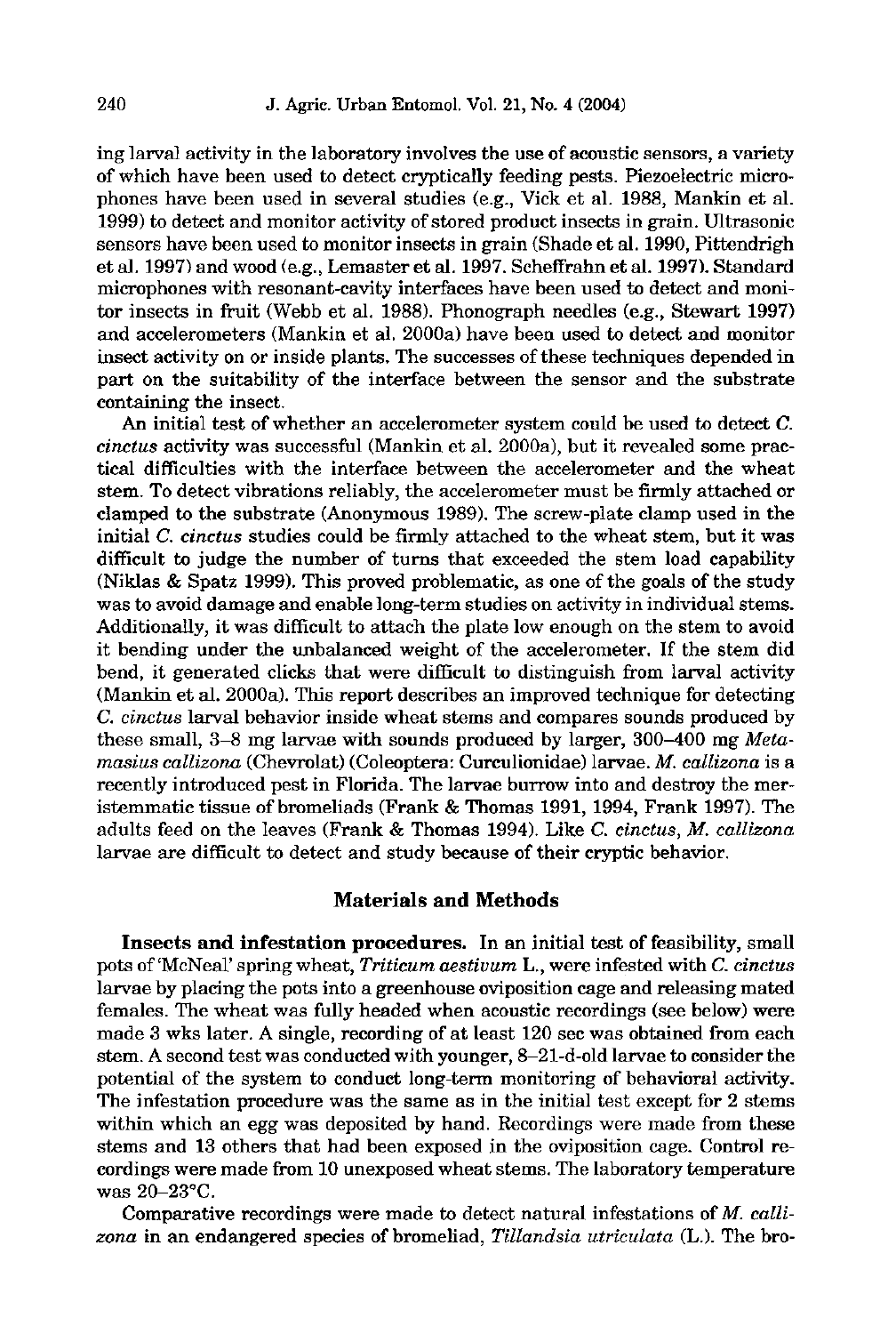meliads were taken from a colony of *M.* callizona in a University of Florida greenhouse. The recordings were conducted in an air-conditioned laboratory at a temperature of 23-26'C with no special acoustic shielding precautions. Altogether, 94 wheat stems and 7 T. utriculata were tested individually and then examined to verify the presence or absence of insects.

**Acoustic recording and analysis.** The acoustic sensors were Briiel and Kjær ([B&K] Nærum, Denmark) accelerometer systems. In the initial feasibility tests, a B&K model 4371 accelerometer weighing 11 g (Mankin et al. 2000a) was attached to the wheat stem with a screw-plate clamp (Fig. 1A). The second set of tests with younger larvae was done with a counterbalanced alligator-clip clamp that had been designed for rapid attachment and reduced stem compression (Fig. 1B). All tests with  $M$ . *callizona* were done by attaching a B&K model 4370 accelerometer weighing 54 g to a **T.** utriculata leaf with the alligator-clip clamp.

The accelerometer signals were transmitted to a B&K model 2635 charge amplifier and recorded on a Panasonic (Matsushita Electric, New York) model SV-255 or a TEAC (Montebello, California) model DA-P1 digital audio tape recorder. ARerward, the recorded signals were digitized at 25 **kHz** and analyzed on a personal computer with the DAVIS insect signal analysis program (Mankin 1994, Mankin et al. 2000a.b).

The analysis process included the identification of short, high-frequency sound pulses (ticks) and the matching of the pulses against spectral profiles. The profiles were averaged spectra of multiple sounds from relatively noise-free sections of recordings where larvae had been confirmed to be present (Mankin et al. 2000a). The profiles used in this study were derived from 3 files recorded from *C. cinctus* of different ages. The 3 profiles were averages of 21, 20, and 8 pulses in relativelv noise-free segments recorded from 14-, 17-, and 20-day-old larvae, respectively. A 512-point spectrum and a 3-msec sampling window around the peak of each pulse were used to construct the profiles and to match individual sound pulses with each profile (for more explanation, see Mankin 1994, Mankin et al. 2000a, b).

In the studies for this report, signals at frequencies below 0.3 kHz were digitally filtered to remove contributions from unshielded background noise (see next paragraph). Absolute Vibration Levels were measured as acceleration in dB referenced to a threshold of  $10^{-6}$  ms<sup>-2</sup> (Beranek & Ver 1992) between the frequencies of 0.3 and 5 kHz (written as  $dB/(0.3-5$  kHz). Relative vibration levels were measured in dB relative to the peak Vibration Level (VL) (see Beranek & Ver 1992, Mankin et al. 2000a for further explanation of these terms). Consequently, the scale is positive for the absolute dB values, and negative for the relative dB values. The two scales can be aligned by noting that the peak Vibration Level for a sound made by a sawfly larva was about 76–80 dB on an absolute scale (see Results below).

Because it was expeded that future studies would be done without the use of an anechoic chamber or other sound-reduction precautions (e.g., Mankin et al. 1996), the **C.** cinctus sounds were recorded in a laboratory without acoustic shielding. However, sonnd-producing electrical machinery and air conditioning equipment were turned off. No special noise-reduction precautions were taken during the M. callizona recordings.

Analysis of variance of sound rates and insect weight was performed using SAS Proc Anwa (SAS Institute 1988).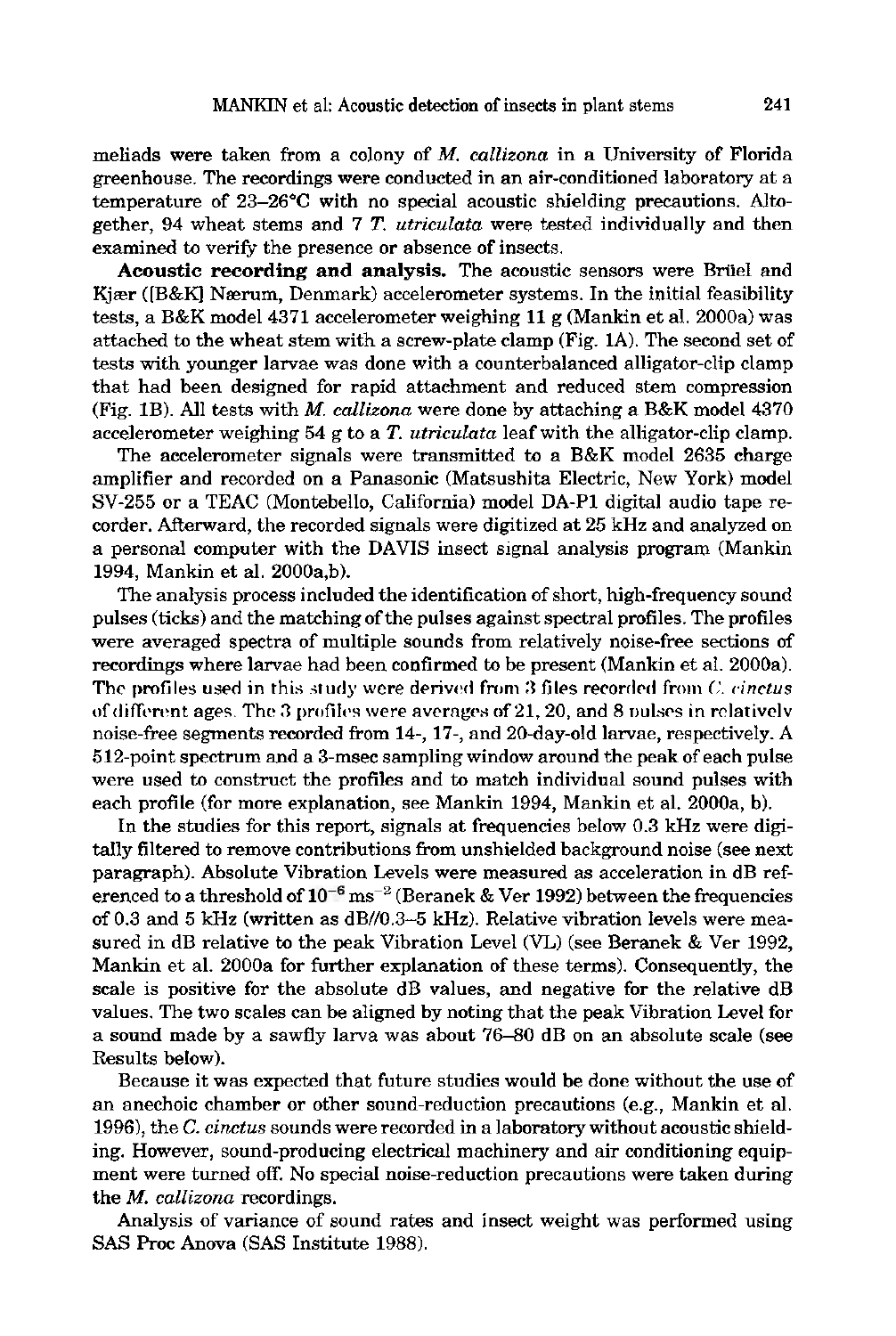

**Fig. 1. Accelerometer clamp systems used for detecting insects inside plants. A) clamp with screw that attaches directly to accelerometer. B) alligator-clip with counterweight to offset bending caused by accelerometer.**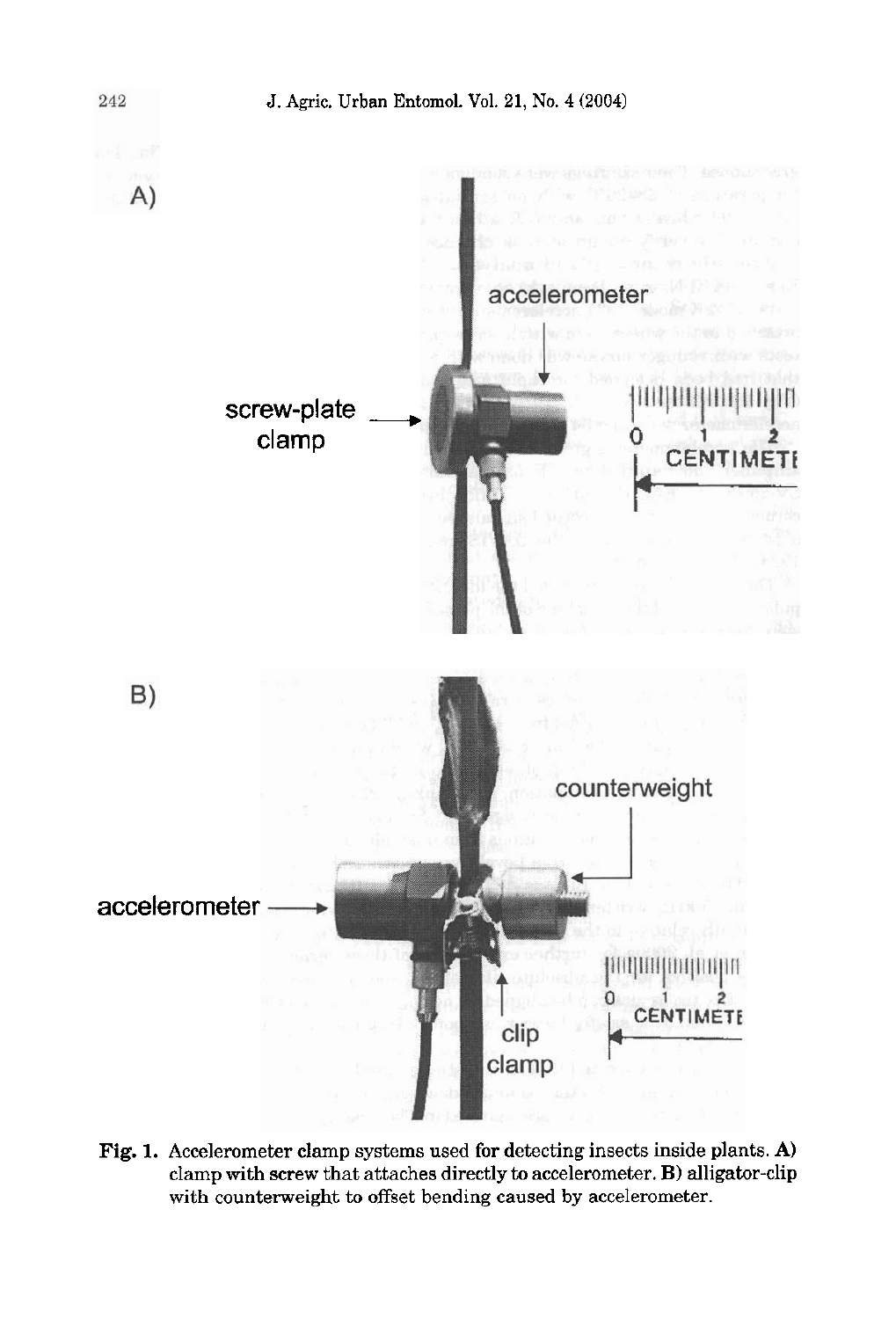#### Results and Discussion

Sounds from larvae in wheat stems and bromeliad meristematic tissue were detected easily with both accelerometer-attachment systems, with signal to noise ratios of 2:l or greater (Fig. 2). The oscillogram in Fig. 2A displays sounds made by a C, cinctus larva recorded using the model 4371 accelerometer with the screwplate clamp. The oscillogram in Fig. 2B displays sounds made by a *M.* callizona larva recorded using the model 4370 accelerometer with the alligator-clip clamp. The primary practical difference between the two attachment systems was that the alligator-clip was easier to attach and unhook than the screw-plate, and we observed fewer occurrences of stem-bending because the weight was balanced on both sides of the stem.

**C,** *cimtus* sound pulse characteristics. In the initial test of feasibilitg, sounds were detected in 18 of 42 wheat stems. Individual C. cinctus larvae were found in 17 of these stems, and 136 sounds that matched the 3 *C.* cinctus spectral profiles were recorded over a 5,661-sec period. The rate of sounds from unshielded laboratory noises was variable, but typically below  $2-3$  sounds/min. No C. cinctus profile matches were found in 24 stems that contained no larvae. The mean weight of the larvae recovered was  $5.25 \pm 0.78$  mg. There was no significant relationship between the rate of sound production and larval weight ( $r^2 = 0.02$ ,  $df = 11, P = 0.69$ . The numbers of larvae tested and the range of larval weights may have been insufficient to demonstrate an expected correlation (see comparative analysis section below).

In the second test, examining the potential effects of larval age, sounds were detected in 15 infested stems and no sounds were detected in the 10 uninfested stems. The results from the 13 naturally infested and the 2 artificially infested stems were combined because there were no obvious differences in the sounds produced. The averaged sound spectra exhibited a sharp peak near 1.7 kHz and a broader group of peaks between 2.5 kHz and 4.5 kHz (see examples in Fig. 3), similar to the pattern seen previously (Mankin et al. 2000a). There was a somewhat stronger high-frequency component in pulses made by older larvae. Otherwise, there was no discernible effect of age on the sawfly sound-pulse spectra (Fig. 3). The mean rate of sounds was  $0.063 \pm 0.015$  s<sup>-1</sup>, somewhat higher than the mean of  $0.024 \pm 0.004$  s<sup>-1</sup> in the initial study. There was no discernible effect of age on the rate of sound production. The standard errors in these small-scale studies are probably not indicative of the full range of values that would be found in a long-term study.

The mean vibration levels in recordings from C. cinctus of different ages (Fig. 4) ranged from near background,  $60-65$  dB, to moderately low intensities,  $81-82$ dB, approaching the threshold of human perception (e.g., Parsons & Griffin 1988). In Fig. 4, the signals appear to separate into a group of low-intensity sounds <70 dB, and a group of higher intensity sounds  $\geq 73$  dB, with no discernible effect of age on vibration level. Although we had expected that older, larger larvae might produce louder sounds than young larvae, there was no discernable effect of age on the sound intensity level.

M. **callizona** sound pulse characteristics. Sounds were detected in 5 of the 7 T. *utriculata* tested. Each of these contained 1 or more *M. callizona* larvae, pupae, or adults. We did not calculate sound pulse rates from these recordings because it was not always certain which sounds came from which insect, but in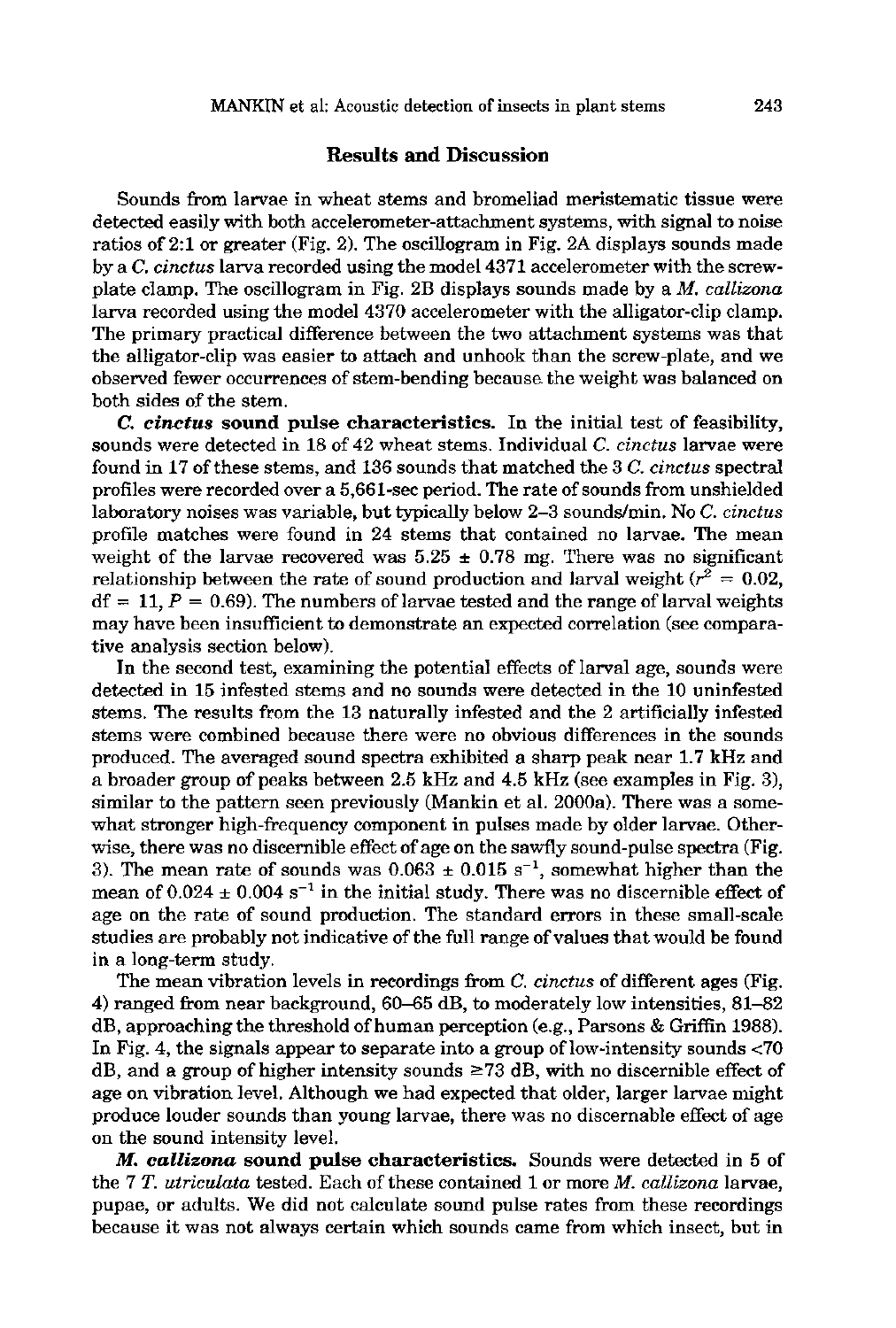

**Fig. 2. Oscillograms of larval sounds. A)** *C.* **cinctus larva inside a wheat stem. B) M.** *callizona* **larva in bromeliad meristematic tissue.**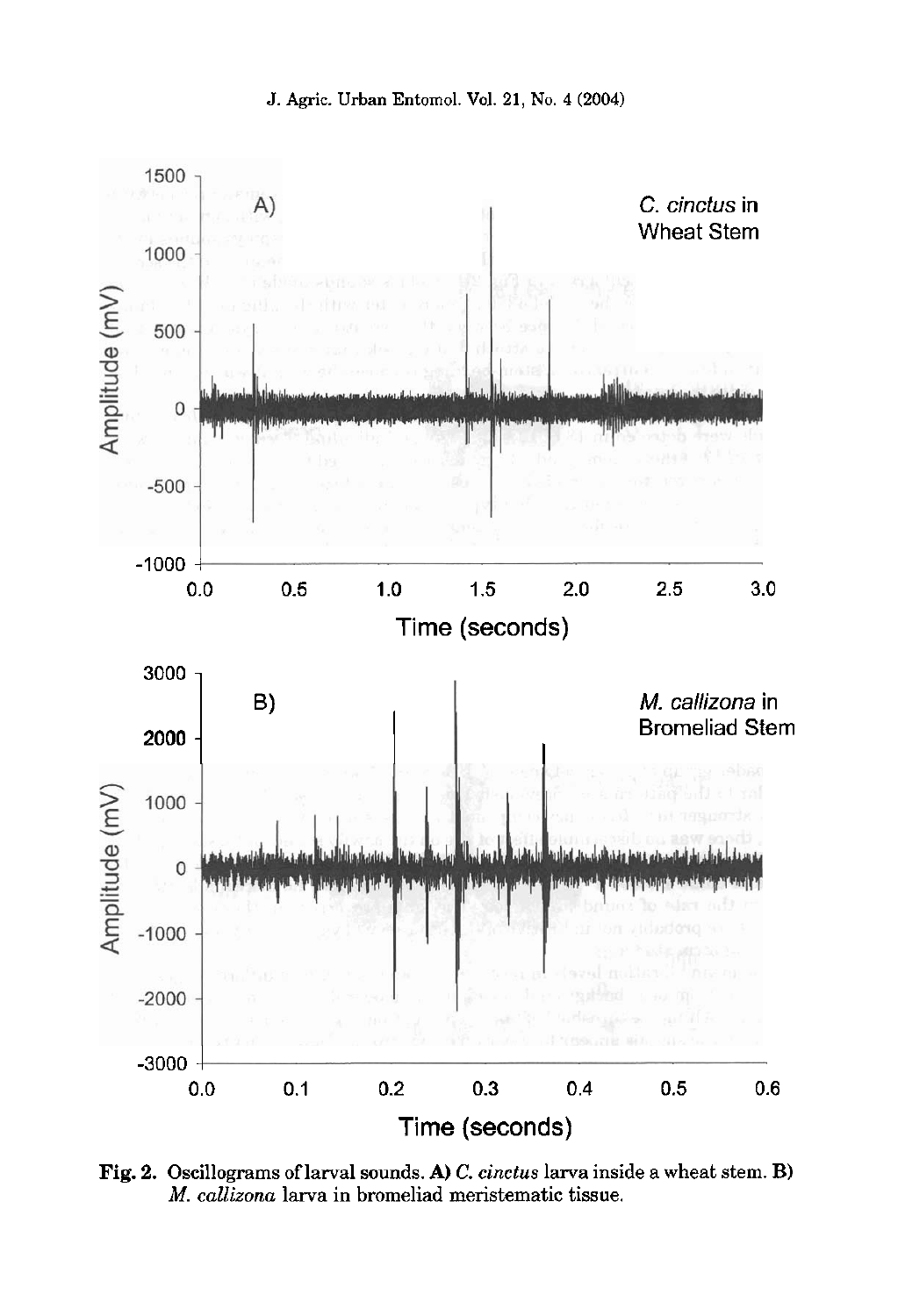

**Frequency (kHz)** 

**Fig. 3.** Mean spectra in recordings of sound pulses made by 14-, 17-, and 20-d-old C. cinctus larvae in wheat stems. These spectra were used as profiles to distinguish insect sounds from background noise.

general, the sounds were more easily detectable and more frequent than in the sawfly recordings. The adults produced louder sounds  $(85 dB)$  than the larvae  $(80 H)$ dB), with stronger low-frequency components (Fig. 5). One of the 2 **T.** utriculata from which no sounds were detected contained a large larva that apparently was not moving or feeding during the recording period. A small, dead larva was found in the **Znd** plant.

**Comparative analysis.** The differences between the sounds of adult and larval M. callrzona (Fig. **h),** and between **M.** collizona and *C* cincrus larvae (Figs. **3** and 5) followed a general pattern observed in previous studies (Pittendrigh et al. 1997, Mankin et al. 2000a). Larger insects, when active, tend to produce louder and more frequent sounds than smaller insects because their movements tend to contain more energy. However, the loudness and the rate of sound production usually are not fail-safe indicators of larval size or age because they are highly variable and they decrease during periods of molting or pupation. In the 2 series of  $C$ . cinctus tests above, the individual sound pulse spectral patterns and the mean vibration levels are too variable for use as reliable indicators of age. As expected, however, the *M. callizona* larvae produced louder sounds than *C. cinc* $tus$  larvae (Figs.  $4-5$ ).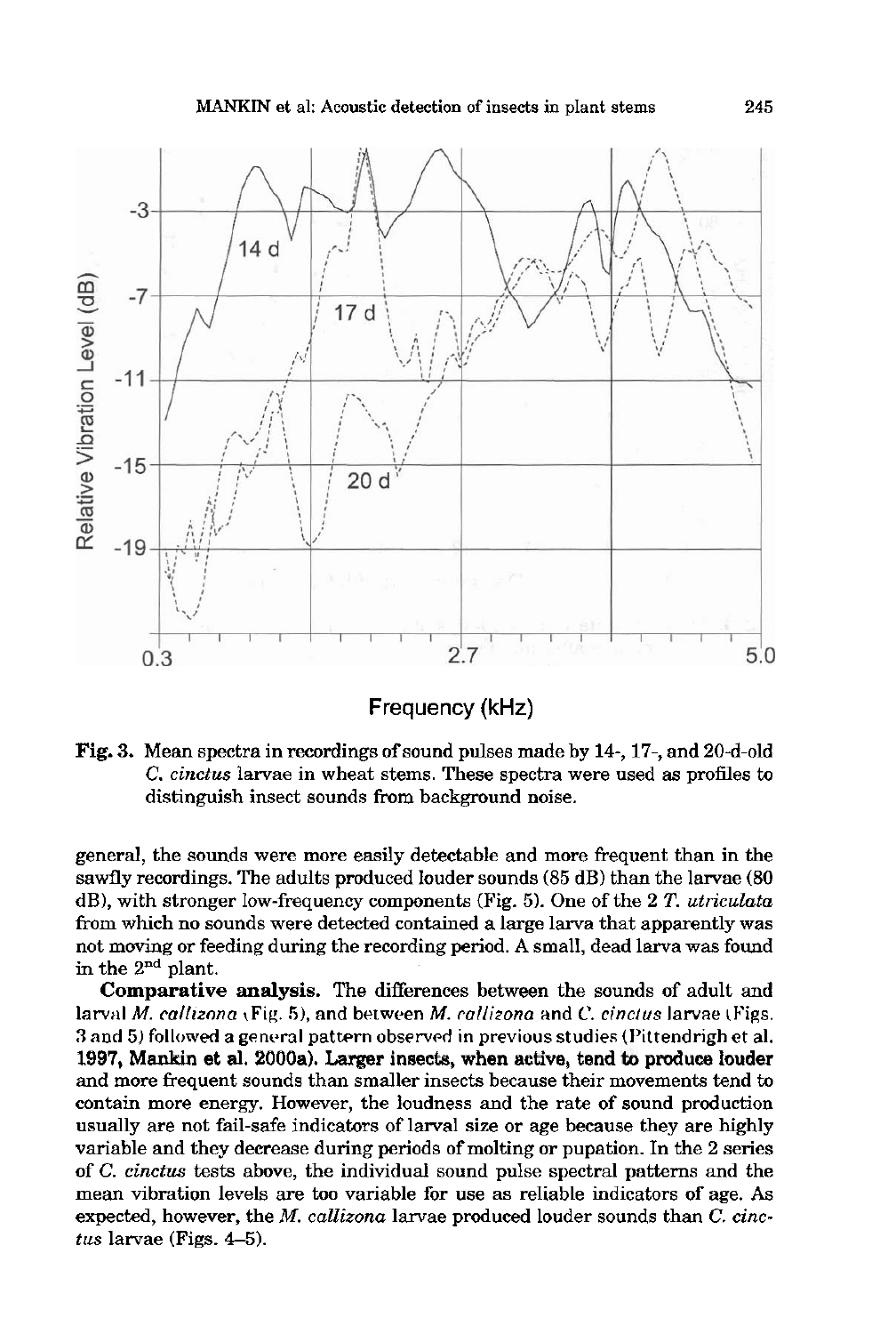

Fig. 4. Mean absolute vibration levels of sounds made by C. cinctus larvae at different ages after infestation.

Some of the spectral differences between the C. cinctus and **M.** callizona sounds can be attributed to differences between the sound transmission characteristics ofwheat stems and bromeliad meristematic tissue. The stem is a nearly ideal transmission medium, enabling weak, high-frequency signals generated by small larvae to be transmitted over relatively long distances, as is the case with ultrasonic sounds produced by termites (e.g., SchefFrahn et al. 1997). Bromeliad meristemmatic tissue has less stiffness than a wheat stem, but it is still a better transmission medium than sand for high frequencies. Consequently, it is not surprising that the peak frequencies detected in sound pulses recorded from larvae in bromeliad tissue were intermediate between the peak frequencies in wheat stems and in soil (Mankin et al. 2000a).

**Assessment** of **utility.** As in previous detection studies (e.g., Shuman et al. 1993, Weaver et al. 1997, Mankin et al. 2000a), the ability to predict an infestation depended partly on the insect activity level and partly on background noise. Typically, active insects can be identified quickly and reliably, but the occurrence of loud background noises can produce false positive identifications, and insects that fail to move during the recording period can produce false negatives. The percentages of false positives and false negatives essentially depend on factors that are largely independent of the acoustic system.

The accelerometer system with the alligator-clip clamp has considerable potential as a laboratory tool for monitoring the larval behavior of C. cinctus and other insects that feed inside stems and meristematic tissue. The device is easy to attach and it is possible to sample multiple stems quickly to estimate the level of infestation in a pot or small plot of wheat. Because the alligator-clip clamp is less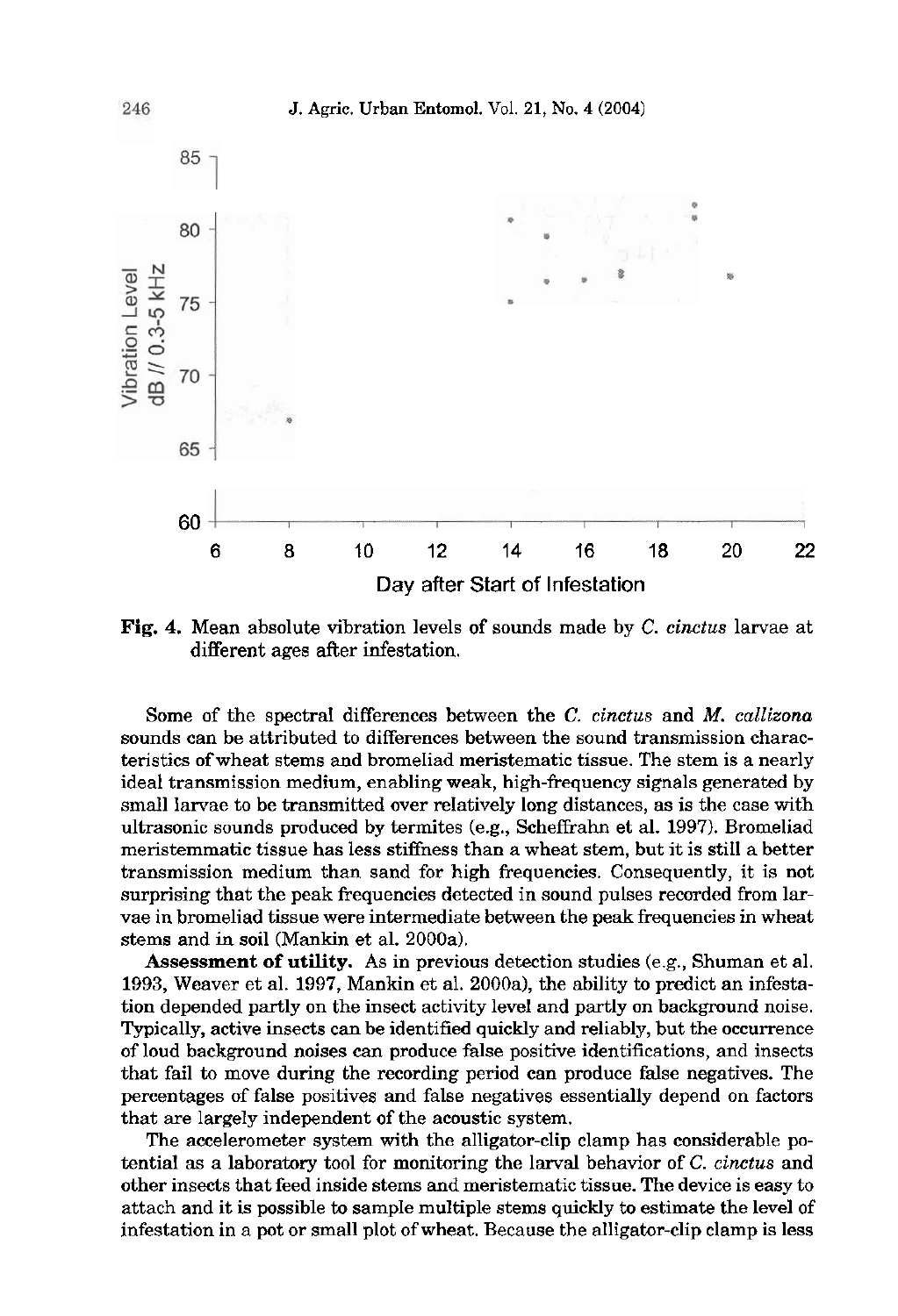

## **Fig.** 5. Comparisons of spectra of C. cinctus larval sounds and **M.** callizona larval and adult sounds. Vertical scale indicates absolute vibration level at a specified frequency (dB//ref Hz)

damaging to the stem than the screw-type clamp, it has the potential for multiple reattachment to a single stem or for remaining connected to the stem to monitor long-term activity. The cryptic behavior and small size of *C.* cinctus larvae is no longer a formidable barrier to their behavioral study.

### **Acknowledgments**

The authors thank Everett Foreman, Betty Weaver, and Eric Kaufmann for signal recording, analysis, and graphics support (Center for Medical, Agricultural, and Veterinary Entomology), and four anonymous reviewers for helpful comments. This report is based partly on work supported by the Northwest Nursery Crops Research Center. Research on acoustic signaling by the wheat stem sawfly was supported by funds provided by the Montana Wheat and Barley Committee, by the Montana Agricultural Experiment Station, and by a USDA, CSREES, Special Research Program Grant entitled, "Novel Semiochemical- and Pathogen-based Management Strategies for the Wheat Stem Sawfly and Cereal Aphids".

## **References Cited**

**Ainslie, C. N. 1920. The** western grass-stem sawfly. U.S. Dept. Agric. Bull. 841. Anonymous. 1989. Electronic instruments master catalog. Brüel and Kjær, Marlborough, MA. **Beranek,** L. & **L.** Ver. **1992.** Noise and vibration control engineering: principles and applications. Wiley, N.Y.